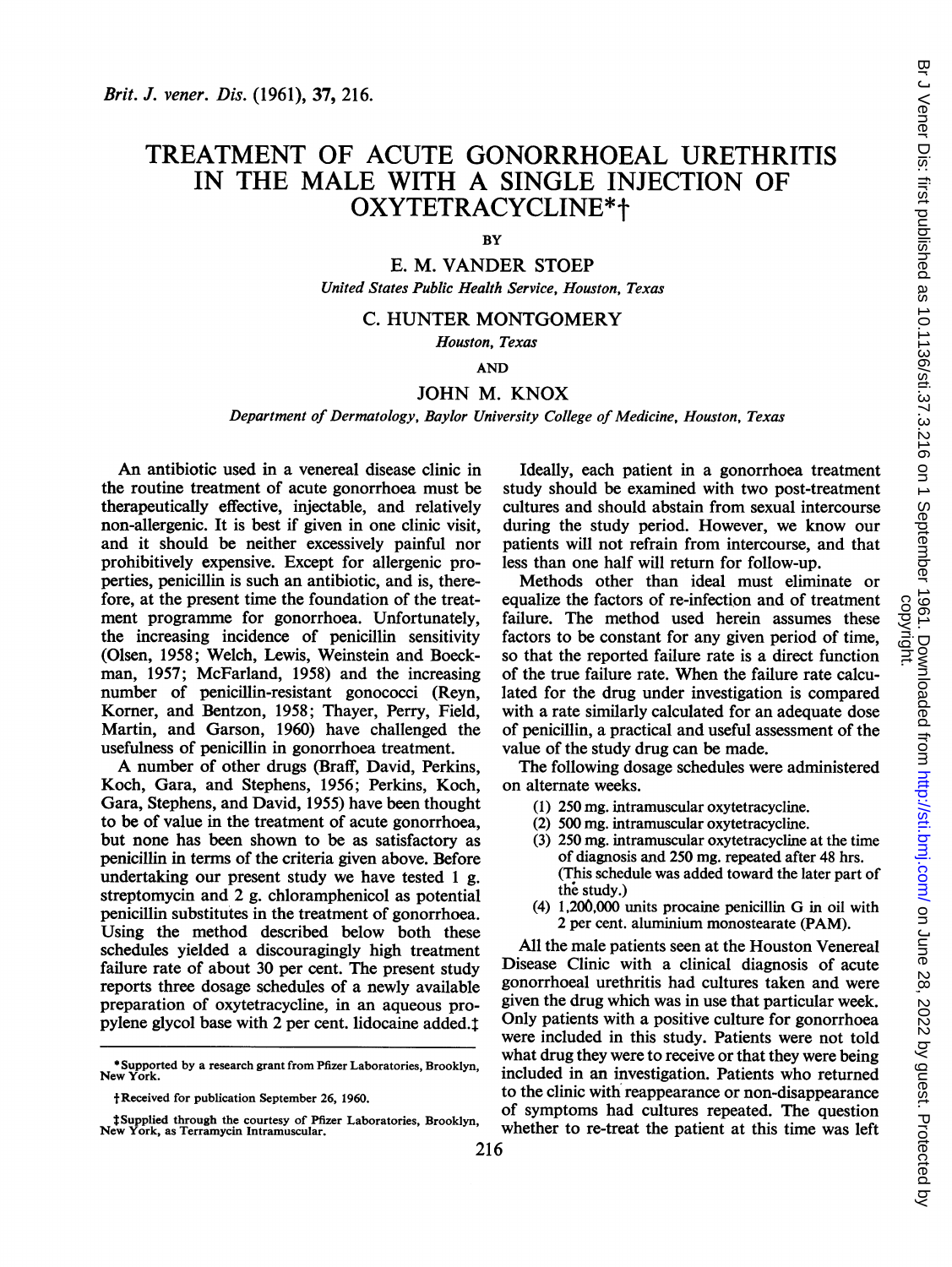to the clinician's discretion. The patients who voluntarily returned to the clinic within 30 days and were again culturally positive were counted as failures. The 30-day period may seem longer than necessary, but it was selected to make certain that all failures were counted, and in order to demonstrate the constancy of the re-infection rate after the first 10 to 12 days. Evaluation is based on the percentage of treatment failures.

### **Results**

Of 997 patients included in the present study, 365 received 250 mg. intramuscular oxytetracycline; 197 received 500 mg. intramuscular oxytetracycline; 91 received 250 mg. intramuscular oxytetracycline and an additional 250 mg. after 48 hrs; and 344 received 1,200,000 units PAM.

The Figure indicates that the patients on schedules <sup>2</sup> and 4 (500 mg. intramuscular oxytetracycline and 1,200,000 units PAM) had similar cumulative failure rates of 8 per cent. in 30 days. Those on schedule <sup>1</sup> (250 mg. intramuscular oxytetracycline) had a failure rate of 17 per cent. at 30 days, approximately 9 per cent. higher than those on PAM. Those on Schedule 3 had a failure rate of 12 per cent., 4 per cent. higher than those on PAM.

It was interesting to note that all seven patients on Schedule <sup>3</sup> who failed before the 16th day had positive cultures when they received their second injection.

No allergic manifestation was observed after the use of intramuscular oxytetracycline, but this drug does cause considerable pain when given intramuscularly. For the first 4 hours little discomfort is experienced; but about 4 hours after the injection, probably after the effect of the lidocaine has worn off, many patients complained of muscular stiffness and soreness at the injection site. Surprisingly, when the drug was injected into the deltoid muscle, less discomfort was experienced than when it was given into the gluteal muscles.

#### Sunmmary and Conclusions

(1) 500 mg. intramuscular oxytetracycline appears to be as satisfactory as 1,200,000 units PAM



FIGURE.-Cumulative failure rate per cent. with four dosage schedules.